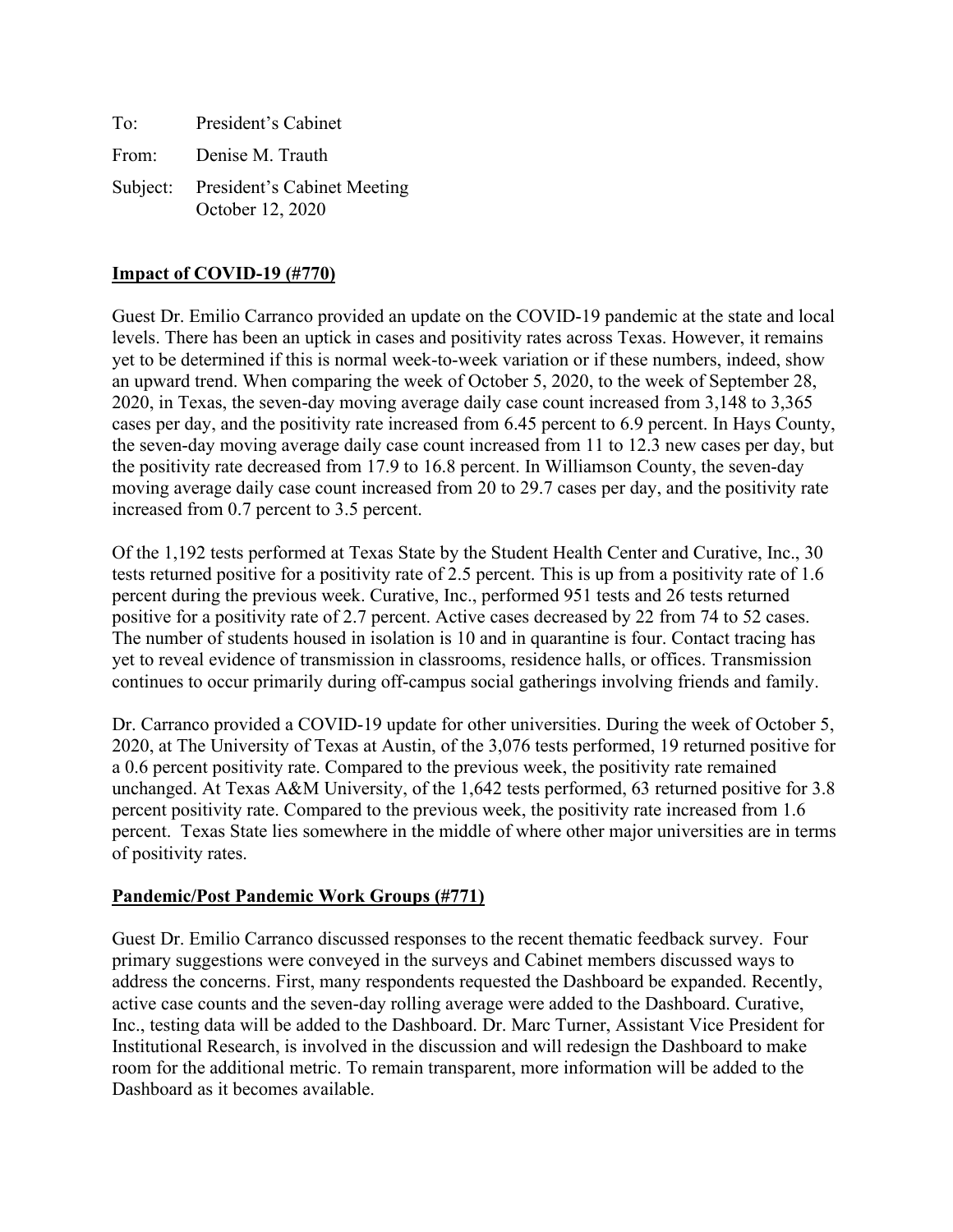Second, the Roadmap has a lot of information, making it difficult for the reader to know when new information is added. Dr. Lloyd will ask University Communications to include the date when a webpage is updated.

Third, respondents to the survey requested to make reporting required as opposed to voluntary. With a voluntary system, there is concern that information is not being captured. Cabinet members agreed to continue to expand testing, promote testing, and raise public awareness of its importance. The Student Health Center sends out more than 4,000 emails per week inviting a random sample of faculty, staff, and students to get free COVID-19 testing.

Fourth, respondents requested more messaging. Dr. Carranco will increase the frequency at which he sends out COVID-19 updates.

Dr. Bourgeois discussed the misconception that when students, who are asymptomatic, are placed in quarantine or isolation; they are not expected to complete their assignments. Indeed, they are required to complete their assignments on time.

## **RTA: 10/15/20 Guest: Ms. Sandy Pantlik Discuss the next steps for COVID-19 communications**.

# **2020 Elections Task Force (#774)**

Guest Dr. Sherri Benn provided an update on the Elections Task Force activities. The Task Force work has been both educational and practical. Informative content was developed to maximize student engagement and opportunities to participate in the electoral process. The Task Force work has been student-centered, student-driven, and innovative with the potential to establish Texas State as a model campus for political and civic engagement. The Task Force work was rolled out in a three-phase "TX State Vote" campaign, with the slogan "Vote. The rest is just noise." The three phases focused on: 1) registration, 2) voting, and 3) post-election processing. Marketing materials for the three-phase campaign saturated campuses with voter education information that had a contemporary, upbeat fun, and uniform look.

The Task Force completed a number of initiatives, including:

- Development of promotional voting materials and platforms, including social media messaging and a voter information hub [\(https://www.txstate.edu/vote\)](https://www.txstate.edu/vote).
- Application submission for a Voter Friendly Campus award, which resulted in recognition and a monetary grant from the Campus Vote Project for non-partisan promotional video on voting produced by one of our student organizations (Hip Hop Congress).
- Sponsored National Voter Registration Day and National Voter Education Week programs and activities, including two election town halls, voter education programs, an artistic creative contest on civic and political engagement, and voter registration drives including a voter drive-in registration event with student athletes; 10,000 voter registration cards were provided to students and 1,000 individuals were registered during the events.